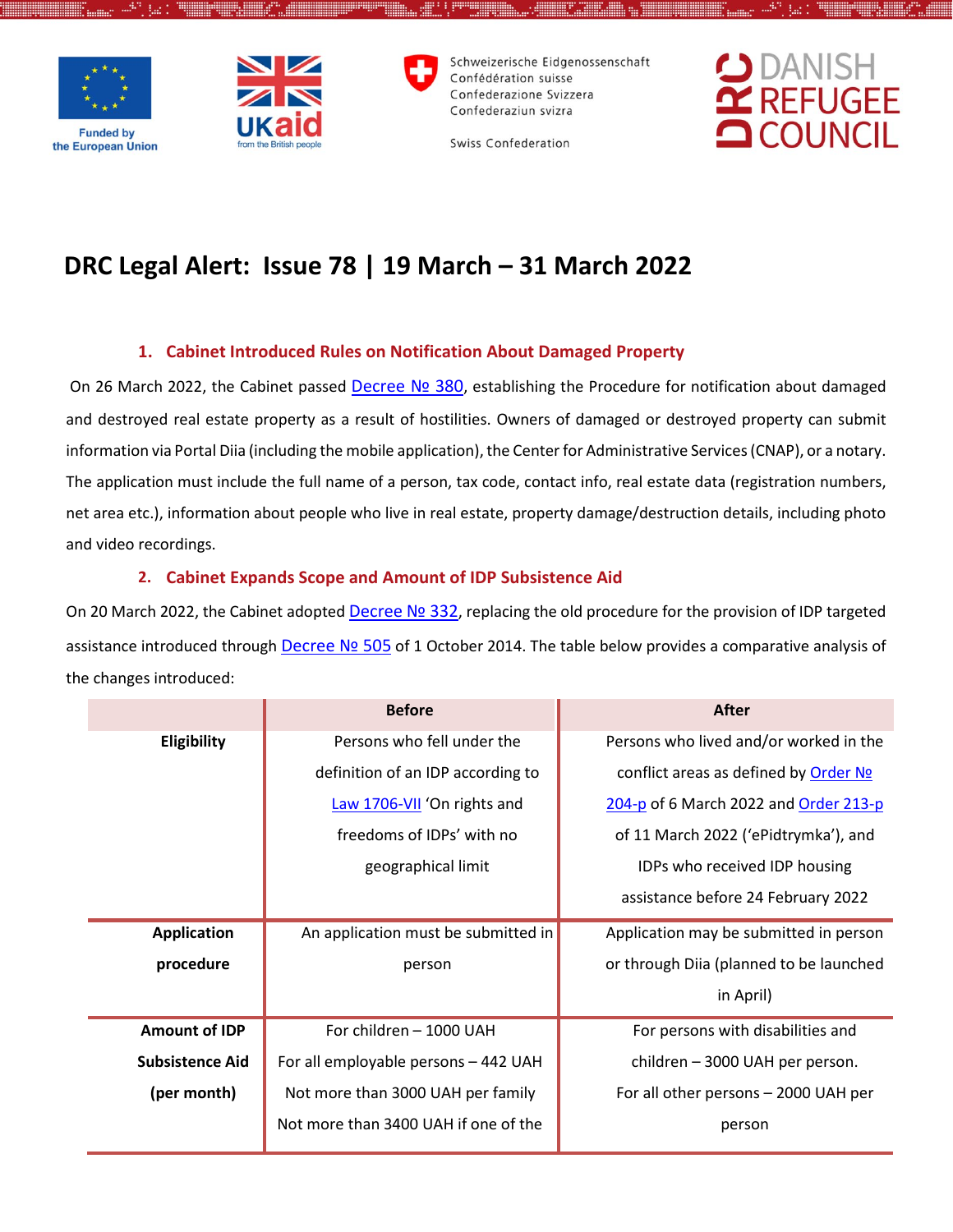### **DRC LEGAL ALERT: ISSUE 78 – 19 March – 31 March 2022**

|                         | family members is a person with a   |                                          |
|-------------------------|-------------------------------------|------------------------------------------|
|                         | disability                          |                                          |
|                         | Not more than 5000 UAH for a large  |                                          |
|                         | family.                             |                                          |
| <b>Who Receives the</b> | One of the members of a family for  | Each person individually. In the case of |
| Payment                 | all other members                   | children, an adult member of the family  |
|                         |                                     |                                          |
| <b>Duration of</b>      | The assistance was initially        | Assistance will be paid during martial   |
| Payment                 | introduced for six months. However, | law and one month after its suspension.  |
|                         | it had been extended                |                                          |
|                         | uninterruptedly for every six-month |                                          |
|                         | cycle until now.                    |                                          |

The new rule of assistance is focused on individuals rather than family, and abolishes the maximum cap per family. The old rule of the maximum cap per family had a discriminatory effect on larger families, as well as families that catered needs of children, the elderly and persons with disability. The humanitarian community has advocated for the long time for the use of objective criteria for the calculation of assistance based on the vulnerability and size of each family. The new rule addresses the concern.

## **3. Cabinet Introduces Flexible Rules for Payment of IDP Social Benefits**

**Background:** In the past, the government had implemented rigid and restrictive approaches in terms of payment of social benefits to IDPs. The Cabinet of Ministers [Resolution](https://zakon.rada.gov.ua/laws/show/365-2016-%D0%BF#Text) Nº 365 of 2016, incorporating all those restrictive measures, have been governing rules for IDP payments as of now. Despite that the government discontinued some of the restrictive approaches due to intense advocacy from the humanitarian community as well as critical observations from the Supreme Court, Resolution 365/2016 continued to be restrictive.

On 25 March 2022, the Cabinet issued [Decree](https://zakon.rada.gov.ua/laws/show/363-2022-%D0%BF#Text) Nº 363, introducing significant flexibility in the way IDP benefits will be paid. Accordingly, the payments now can be made through the State Bank 'Oschadbank' (as well as commercial banks where feasible) or through State Postal Service 'Ukrposhta'. For persons with disabilities of group I and other persons in need of constant care, payments will be delivered to their place of residence upon their application.

The Decree also suspends the procedure under which social payments for IDPs could have been suspended if a person visited temporarily occupied territories, or the IDP was not found at the place of his/her residence, or under any other grounds prescribed in Decree 365/2016.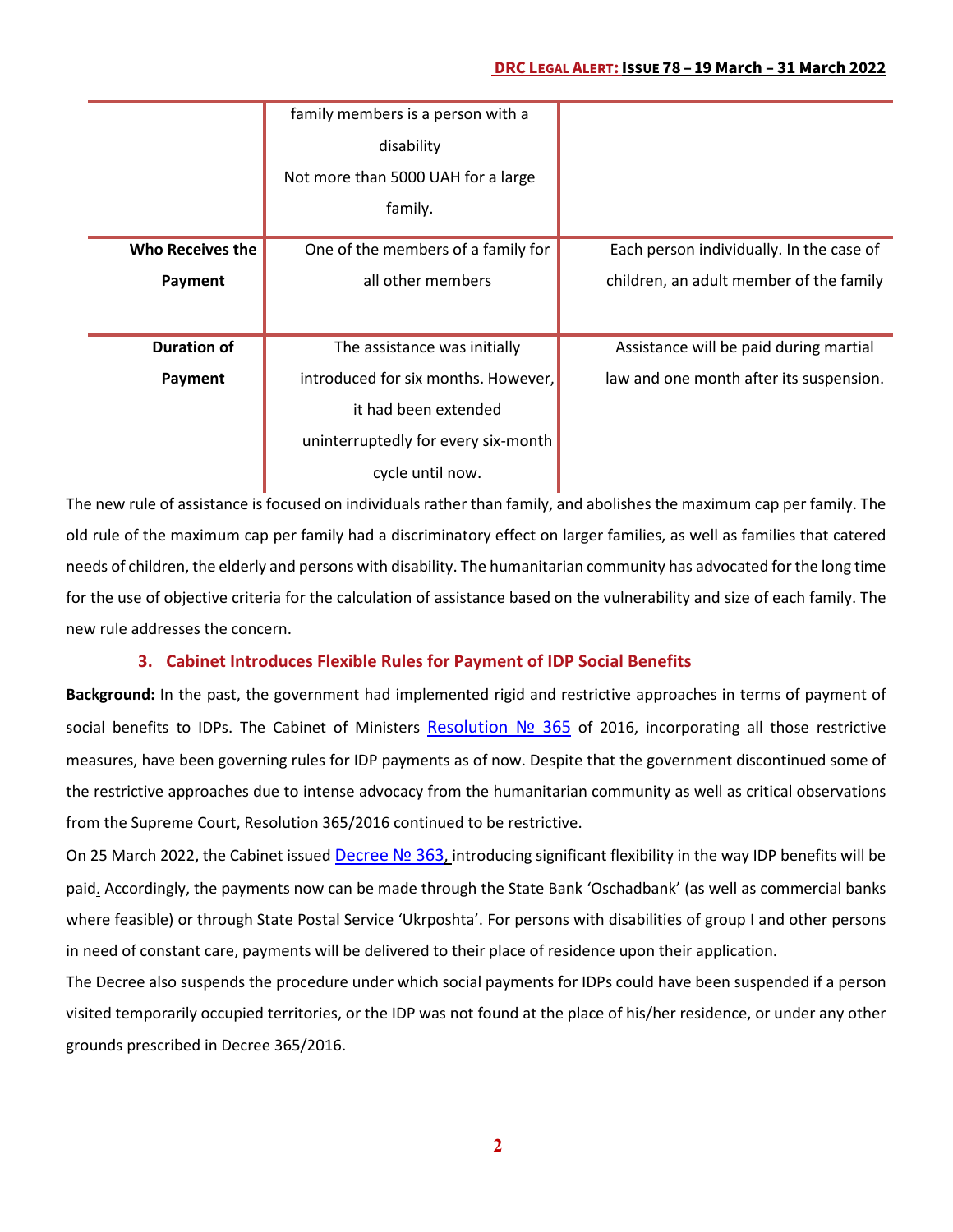#### **4. Cabinet Makes Employers Hiring IDPs Entitled to Compensation**

On 20 March 2022, the Cabinet adopted Decree Nº 331, establishing rules for compensations for employers who hired IDPs. The requirements are as follows:

- Employee must be officially employed
- Employer must be registered as Unified Social Tax payer
- Employee`s salary is not less than minimal salary
- Annual Tax Declaration or Tax Declaration for the fourth quarter of 2021 has been submitted

The amount of compensation is 6500 UAH and can be provided for no longer than two months. To get compensation, the employer should apply to the local office of the State Employment Service within five days of the employee's start date. Such applications can be submitted through Diia, by email or in person. Applications submitted in person must be accompanied by a copy of the recruitment order, employment contract, IDP certificate, personal information, passport and personal tax number of the IDP employee.

# **5. Households Accommodating IDPs are Entitled to Reimbursement of Accommodation Expenses**

On March 19, 2022, the Cabinet of Ministers of Ukraine enacted [Decree № 333](https://www.kmu.gov.ua/npas/pro-zatverdzhennya-poryadku-kompensaciyi-vitrat-za-timchasove-rozmishchennya-vnutrishno-peremishchenih-osib-yaki-peremistilisya-u-period-voyennogo-stanu-i-ne-333), providing an opportunity for the households accommodating IDPs to get reimbursement of accommodation expenses. Reimbursement is permitted only with regards to IDPs who are not currently receiving IDP targeted assistance from the government. Hosts providing accommodation to IDPs, are entitled to reimbursement at the rate of UAH 14.77 per person per day of accommodation. Persons eligible for reimbursement must submit a corresponding application to the executive committee of the local authority.

## **6. Cabinet Simplifies Rules for Obtaining Unemployment Benefits During Martial Law**

On 19 March 2022, the Cabinet adopted Decree Nº 334, simplifying administrative procedures for unemployed persons during martial law. The amendments are as follows:

- Persons may apply for the recognition or suspension of unemployed status and unemployment benefits through 'Diia'
- All services can also be accessed through the nearest office of the employment center or other communication means (phone, Telegram, email, online-forms)
- If employment centers are unable to provide unemployment benefits, such benefits will be paid directly to the bank accounts of unemployed persons or via the 'My Transfer' system.

#### **7. Parliament Introduces Combatant Immunity**

On 15 March 2022, the Parliament adopted Law Nº 2124-IX defining combatant immunity and decriminalizing act or omission during martial law or armed conflict which led to killing or harm to persons who are engaged in armed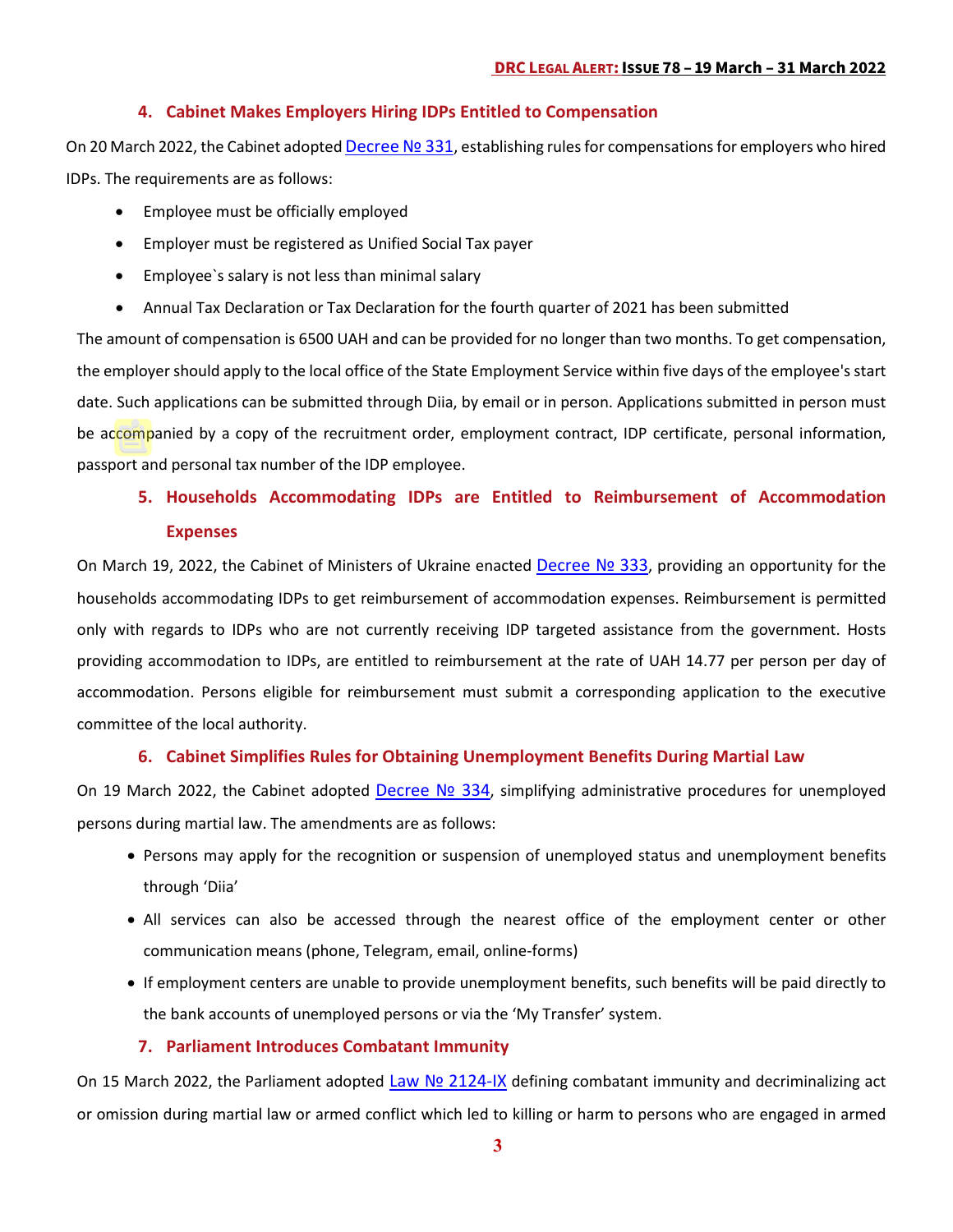aggression against Ukraine. Decriminalization is applicable only if the concerned act or omission did not constitute a violation of International Humanitarian Law (IHL) norms and rules and did not involve torture. The law makes personnel of the military, territorial defense, law enforcement agencies taking part in Ukraine's defence amenable to the rules and norms of IHL.

#### **8. Online-Platform for Humanitarian 'SpivDiia' Launched**

The Coordination Hub on Humanitarian and Social Issues launched an Internet platform [Spivdiia](https://spivdiia.org.ua/#whom) for processing applications and inquiries from people who want to help or need help with food, clothing, hygiene items, matrasses, home appliances, medicines, etc.

In particular, the platform allows users to facilitate the provision of humanitarian aid and assistance to volunteers, people in need, hospitals, maternity hospitals, and refugee centers. It also accepts financial contributions to generate the necessary resources.

For more information on the Coordination Hub on Humanitarian and Social Issues, please se[e DRC Legal Alert Issue](https://reliefweb.int/sites/reliefweb.int/files/resources/drc_legal_alert_29feb-9march_eng.pdf) 

[76.](https://reliefweb.int/sites/reliefweb.int/files/resources/drc_legal_alert_29feb-9march_eng.pdf)

### **9. Parliament Penalizes Selling of Humanitarian Aid and Charitable Support**

On 24 March 2022, the Parliament passed Law Nº 2155-IX introducing a range of sanctions for the misuse of humanitarian aid, charitable support and assistance during martial law. Persons who sold charitable or humanitarian aid or otherwise used it for the purpose of receiving an income may face heavy fines, restriction of liberty, correctional tasks and imprisonment. In order for this Law to be applicable, the value of charity, aid or assistance sold or otherwise used for the purpose of receiving an income must be at least 350 tax-free minimum incomes (approximately 434 175 UAH in 2022).

#### **10. Cabinet Suspends COVID Restrictions During Martial Law**

On 26 March 2022, the Cabinet approve[d Decree](https://www.kmu.gov.ua/npas/pro-vnesennya-zmin-do-postanovi-kabinetu-ministriv-ukrayini-vid-9-grudnya-2020-r-1236-372) Nº 372, suspending the introduction of the epidemic danger levels (of the green, yellow, orange, or red levels) in Ukraine as a whole or in certain regions during martial law. However:

- Individuals and businesses are encouraged to take anti-epidemic precautions;
- Individuals are encouraged to acquire a full course of COVID-19 vaccinations;
- Healthcare facilities are recommended to stay prepared to respond to COVID-19 outbreaks.

Restrictions connected to obligatory COVID-19 vaccination for workers of State authorities, local bodies, healthcare, social and educational services and State enterprises are lifted.

#### **11. Undelivered Pension or Financial Aid to be Added to the Next Pay Period**

On 21 March 2022, the Cabinet adopted [Decree](https://www.kmu.gov.ua/npas/pro-vnesennya-zmin-do-postanovi-kabinetu-ministriv-ukrayini-vid-26-lyutogo-2022-r-162-343) Nº 343, paving the ways for rolling over undelivered pensions and financial aid to the next pay period. The inability of the State Postal Service 'Ukrposhta' to deliver pensions or financial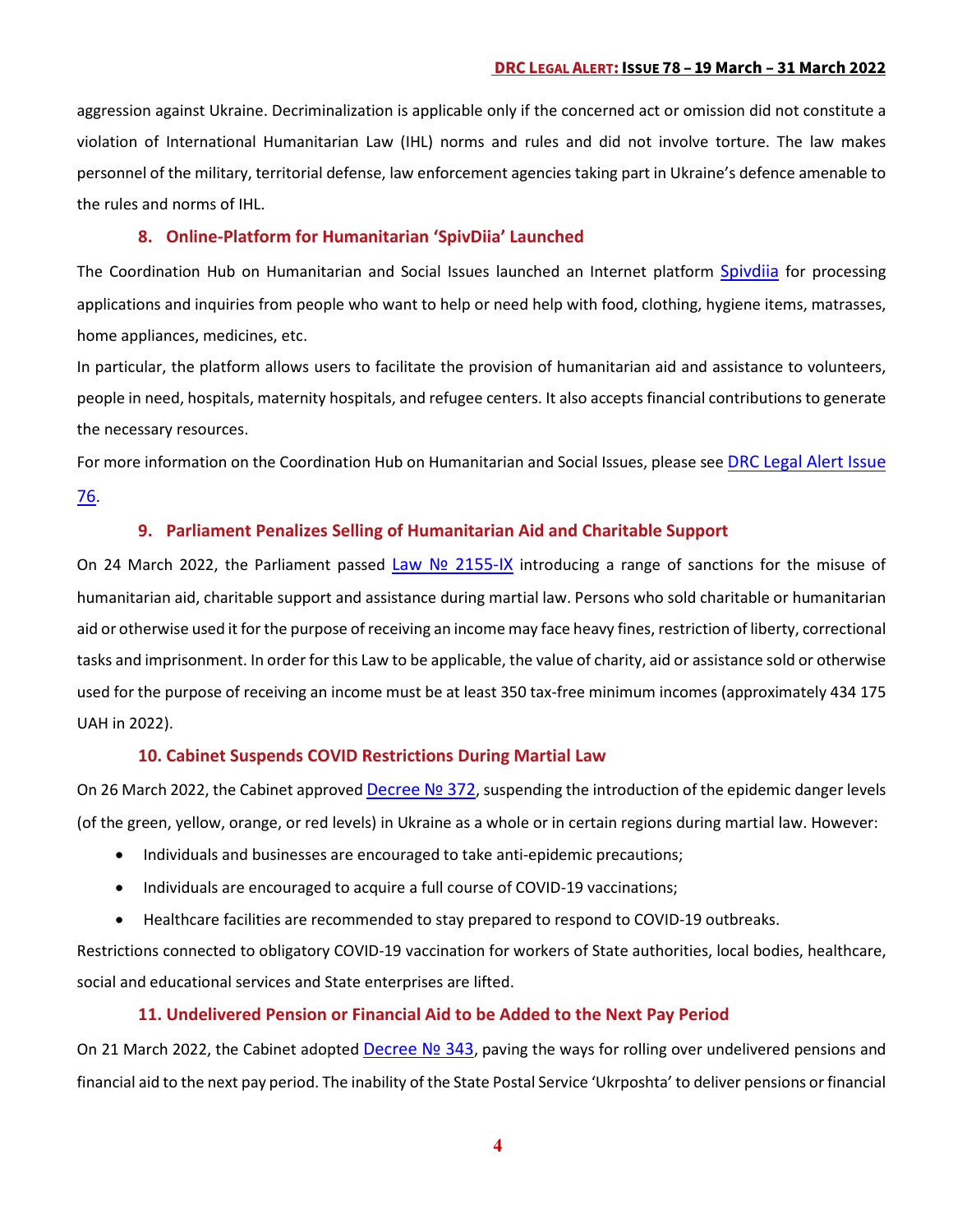aid to the conflict areas (because of loss of data, absence of cash etc.) should be verified by the relevant civil-military administration.

# **12. Parliament Enhanced Liability for Dissemination of Information About Movement of Weapon and Armed Forces of Ukraine**

On 24 March 2022, the Parliament adopted Law Nº 2160-IX, criminalizing the dissemination of information on the location or movements of Ukrainian military troops and weapons during martial law or emergency. Such acts will be considered a crime if information disseminated was not open-source data. Imprisonment ranging from 3 to 12 years is the only form of sanction. Security bodies are responsible for investigations of the crime.

#### **13. Cabinet Establishes Rules on Free Distribution of Food Items During Martial Law**

On 20 March 2022, the Cabinet issued [Decree](https://www.kmu.gov.ua/npas/deyaki-pitannya-zabezpechennya-naselennya-prodovolchimi-tovarami-trivalogo-zberigannya-v-umovah-voyennogo-stanu-328) Nº 328, establishing rules and procedure for handing out food items to persons in need. Food items to be distributed free of cost are as follows: grain for bread and flour, cereals, pasta, sunflower oil, canned meat, fish and beans, sugar, milk or milk substitutes, bread and pastry, tea, and coffee. Procurement volume will be defined by the Ministry of Economy per 10 million persons. Military administrations in conflict areas are responsible for handouts of food and compensation for grain processing and storage. State transport company Ukrzaliznytsia and State Postal Service Ukrposhta will provide free transportation and delivery.

#### **14. Cabinet Introduces New Rules for Nursing and Adoption of Children Who Lost Families**

On 22 March 2022, the Cabinet enacted Decree Nº 349, simplifying procedures for children left without parental care or separated from their families to be accepted into adoptive families during martial law and state of emergency. This can be done solely on the basis of an order by the Children`s service or oblast` military administrations at the location of such placement of the child. Authorization of the Commission on the protection of children`s rights is no longer needed. During martial law or state of emergency, guardians are not required to undergo a child-rearing training course.

# **15. Cabinet Enacts Easy Rules for Cross-Border Transportation of Humanitarian Cargo Through the Railways**

On 27 March 2022, the Cabinet adopted [Decree](https://www.kmu.gov.ua/npas/pro-osoblivosti-zdijsnennya-gumanitarnoyi-dopomogi-yaka-perevozitsya-zaliznichnim-transportom-v-umovah-voyennogo-stanu-379) Nº 379, under which humanitarian cargo shipped from abroad during martial law and one year after its suspension will be delivered by Ukrainian Railway Ukrzaliznytsia without any procedure of recognizing such goods as humanitarian aid. Donors making such shipment have to specify the goods as humanitarian cargo and authorize Ukrzaliznytsia to deliver the goods to the consignee. The other important condition is that the consignee has to be either an oblast administration, Kyiv military administration or an organization/enterprise listed by the Cabinet of Ministers. Any such organization or enterprise listed by the Cabinet of Ministers should also sign an agreement with Ukrzaliznytsia. The cost of such transportation shall be covered from